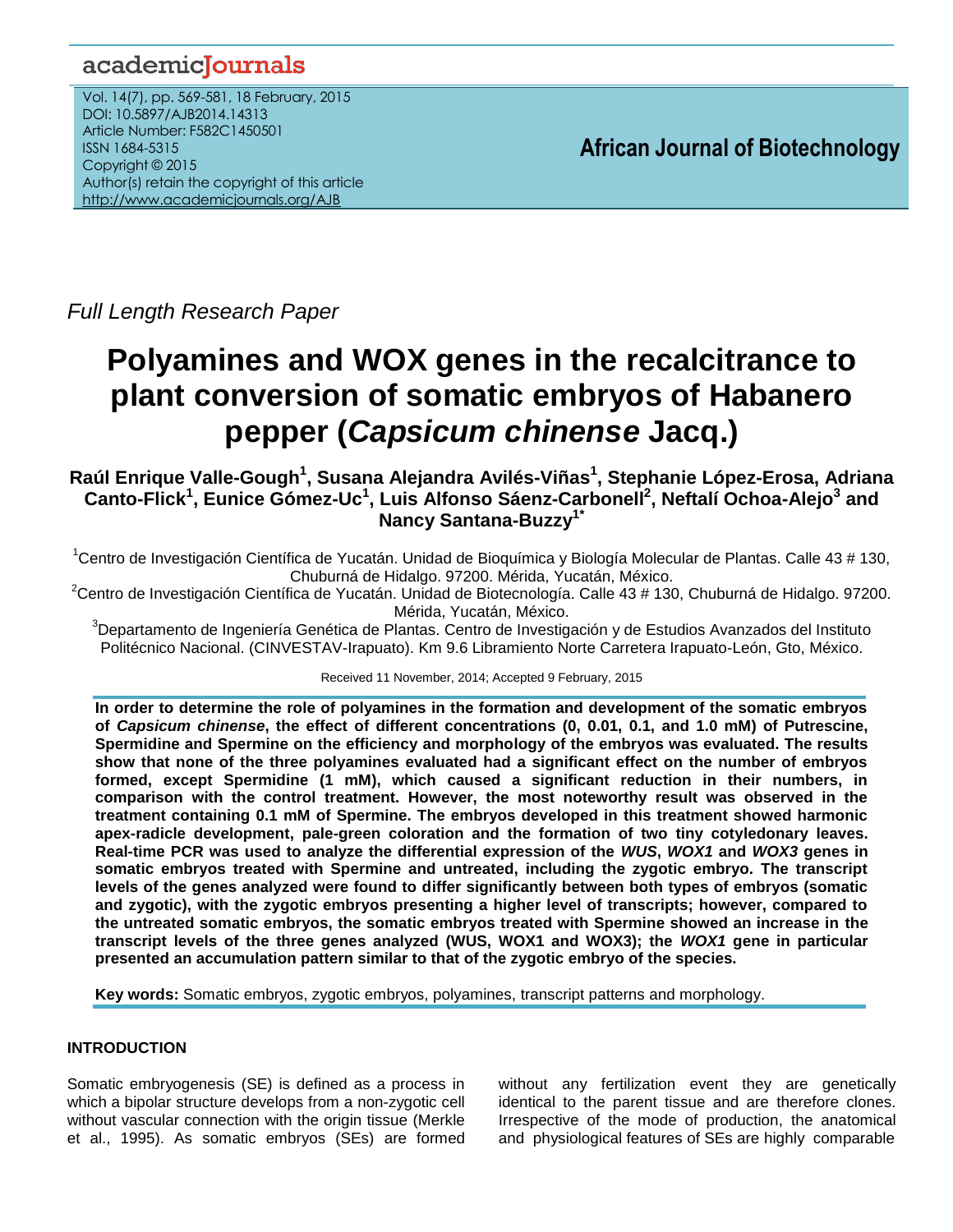to zygotic embryos (ZEs) (Bandyopadhyay and Hamill, 2000; Deo et al., 2011; Karami et al., 2009; Karami and Saidi, 2010; Kumar-Sharma and Millam, 2004; Kumar-Sharma et al., 2008). The morphogenetic potential of *Capsicum* sp. has been reported earlier, but the process of regeneration is slow and generally produces low frequencies of shoot regeneration, thus it has been found to be highly recalcitrant (Heidmann et al., 2011; Kothari et al., 2010; Us-Camas et al., 2014). Development of a specific body plan during embryogenesis requires the coordination of cell fates according to their positions along the embryo axes (Breuninger et al., 2008). The shoot apical meristem (SAM) and cotyledons of higher plants are established during embryogenesis in the apex (Jurgens et al., 1995). The SAM is formed in the apex between cotyledons in dicotyledonous plants and generates stems, leaves, and floral organs in a set pattern (Angenent et al., 2005; Ueda and Laux, 2012). Thus, SAM formation during embryogenesis is a critical step to start subsequent vegetative and reproductive development (Aida et al., 1999; Mayer et al., 1998; Taiz and Zeiger, 2002; Takeda and Aida, 2010). However, fully functioning apical shoot meristems and dicotyledonous somatic embryos are rarely produced in the *Capsicum* sp. (Steinitz et al., 2003).

Defective somatic embryos have been reported in embryogenic cultures of different species (Halperin, 1966; Merkle et al., 1995; Schiavone and Cooke, 1987). Three categories of malformations have been described for somatic embryos of different species: fused embryos (Carraway and Merkle, 1997; Rodriguez and Wetzstein, 1994; Stipp et al., 2001); altered cotyledon morphology (Carraway and Merkle, 1997; Jayasankar et al., 2002); and lack of a shoot (abnormal apical meristem histodifferentiation) (Chengalrayan et al., 2001; Jayasankar et al., 2002; Stipp et al., 2001). High frequencies of these abnormalities and the most critical defect, the absence of a shoot in the regenerants have been reported in the *Capsicum* sp. (Lopez-Puc et al., 2006; Steinitz et al., 2003). The absence of a functional shoot and the embryo incapacity to convert into plants is how the recalcitrance in *Capsisum* sp. manifests (Aboshama, 2011; Heidmann et al., 2011; Kothari et al., 2010; Us-Camas et al., 2014).

Polyamines (PAs) are natural occurring compounds in eukaryotic cells and are essential for several processes such as growth and differentiation (Kevers et al., 2000; Kumar et al., 2007; Silveira et al., 2006; Steiner et al., 2007; Takeda et al., 2002; Yadav and Rajam, 1998). In plants, polyamines have been implicated in stress response

response, fertilization, senescence, organogenesis and somatic embryogenesis (Kakkar et al., 2000; Slocum, 1991; Takahashi and Kakehi, 2010). The continual synthesis of PAs is an essential process during the SE for the differentiation and development of the embryos (Kakkar et al., 2000). Previous studies have shown that high concentrations of PAs are found in embryos after auxin removal, also the use of PAs biosynthesis inhibitors inhibits the SE process and the addition of PAs precursors increases the number of somatic embryos (Bais and Ravishankar, 2002). Other studies have stated that the differential distribution of PAs in cell lines are related to the embryogenic capacity, where lines with high levels of PAs showed an increase in the embryo formation (Kakkar et al., 2000; Takahashi and Kakehi, 2010; Yadav and Rajam, 1998). It has been suggested that the role of the PAs in SE is due to its polycationic nature, these compounds associates to molecules such as membranes and nucleic acids, exerting a protective role against free radicals and regulating the gene transcription (Ahmadi et al., 2014; Bais and Ravishankar, 2002; Kakkar et al., 2000; Karami and Saidi, 2010; Takahashi and Kakehi, 2010).

Extensive reprogramming of gene expression accompanies the transition from somatic cells into embryogenic competent cells in response to inductive signals. Extensive effort has been focused on the identification of "master" genes required for this, although it is now apparent that the induction of the embryogenic pathway is not governed by a single gene, but is under the control of an intrincated genetic network. Recent studies have revealed that the transcript accumulation of WUSCHEL-Homeobox (*WOX*) genes determines apical and basal dominions in different species (Gambino et al., 2011; Haecker et al., 2004; Lin et al., 2013; Palovaara et al., 2010 a,b; Vandenbussche et al., 2009; Van der Graaff et al., 2009; Zhang et al., 2011). One of the early expressed genes is WUSCHEL (WUS) which maintains a reservoir of undifferentiated cells in the SAM and its abnormal expression produces plants with discontinual growth and a compromised SAM identity (Gambino et al., 2011; Haecker et al., 2004; Ji et al., 2010; Stuurman et al., 2002; Su et al., 2009). Other genes of this family such as WOX1 and WOX3 are involved in the cotyledon determination; WOX1 is expressed in the central part of the cotyledon primordia meanwhile WOX3 is expressed earlier in the peripheral area of the cotyledon (Hacker et al., 2004; Vandenbussche et al., 2009). Mutants of WOX1 and WOX3 shows similar phenotypes like: dwarf

# \*Corresponding author. E-mail: buzzy@cicy.mx.

Author(s) agree that this article remains permanently open access under the terms of the Creative Commons Attribution License 4.0 **[International License](http://creativecommons.org/licenses/by/4.0/deed.en_US)** 

**Abbreviations: SE,** Somatic embryos; **ZEs,** zygotic embryos; **SAM,** shoot apical meristem; **WUS,** WUSCHEL; **WOX,** WUSCHEL-Homeobox; **PAs,** polyamines; **Put,** spermidine; **Spd,** spermdine; **Spm,** spermine; **MS,** Murashige and Skoog basal medium; **2,4-D,** 2,4-dichlorophenoxyacetic acid; **GA3**, gibberellic acid.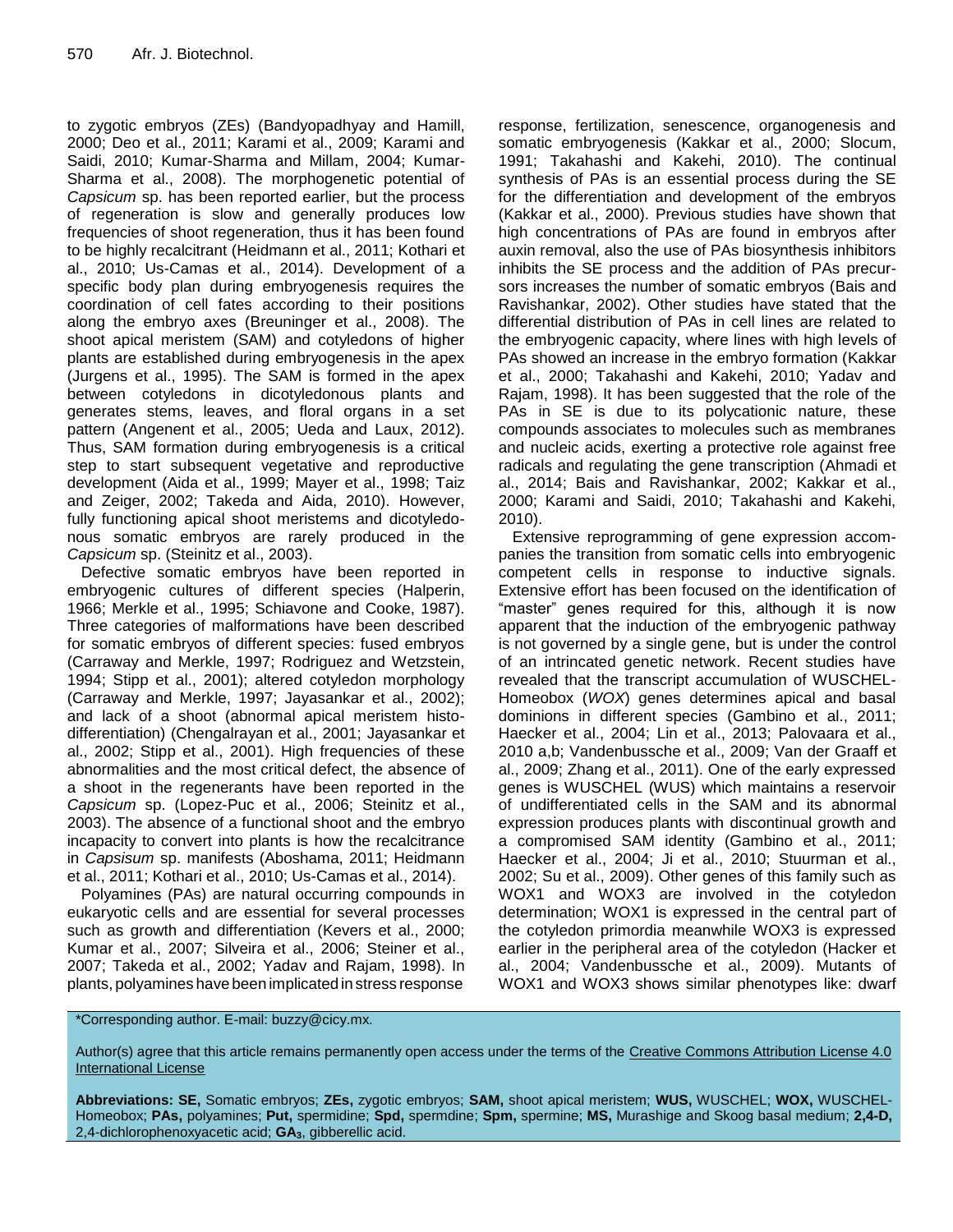plants, reduced apical meristems and abnormal leaf morphology (Lin et al., 2013; Nakata et al., 2012; Vandenbussche et al., 2009; Zhang et al., 2011)

The aim of this study was to evaluate the effect of polyamines on the efficiency and morphology of the somatic embryogenesis in *Capsicum chinense*, and characterize the most frequent deformations in the somatic embryos of this species. The differential expression of *WUS*, *WOX1* and *WOX3* genes was analyzed through real-time PCR in zygotic embryos and in somatic embryos (with and without PAs) in the early and advanced stages of their development.

# **MATERIALS AND METHODS**

#### **Plant material**

Orange Habanero pepper seeds (*C. chinense*) var. Mayan Ba´alche (2367-CHL-021-080110/C) were surface sterilized following the protocol reported by Santana-Buzzy et al. (2005). To induce seed germination, MS (Murashige and Skoog, 1962) medium supplemented with sucrose (3% w/v), Gelrite (0.22% w/v) and 1.14 µM GA<sup>3</sup> was used. The pH of the medium was adjusted to 5.8 prior to sterilization, which was performed in an autoclave at 121°C and 1.5 atm for 15 min. Once the seeds were placed on the germination medium, the plates were incubated in constant darkness for 14 days at  $25 \pm 2^{\circ}$ C. The plantlets were then transferred to a growth chamber under a 16 h photoperiod with light intensity of 40 to 50 mol m<sup>-2</sup> s<sup>-1</sup> at 25  $\pm$  2°C, for 7 days.

#### **Induction of somatic embryogenesis**

The protocol reported by Avilés-Viñas et al. (2013) was used to induce and obtain somatic embryos. Hypocotyl segments (0.5 cm) measuring in length from aseptic plantlets were transferred onto MS medium containing 9.05  $\mu$ M 2,4-D and then incubated at 25  $\pm$  2°C, under constant light for 28 days. A total of 10 hypocotyls were transferred to flasks containing 50 ml MS medium supplemented with 4.5 µM 2,4-D and also various levels of putrescine (Put, 0, 0.01, 0.1 and 1 mM), spermidine (Spd, 0, 0.01, 0.1 and 1 mM) or spermine (Spm, 0, 0.01, 0.1 and 1 mM) for 15 days. The embryos formed were then subcultured in the same differentiation medium, without PAs, where they remained for 30 days, until completing their development. All the liquid cultures were kept in constant agitation (100 rpm), under continuous light at  $25 \pm 2^{\circ}$ C. Only the treatments that showed SEs with a morphological improvement or increased efficiency were used for further analysis. Three flasks were used for each treatment and the efficiency was evaluated by taking three samples of 10 ml from each flask containing the embryo culture. The embryos were counted with the aid of a stereoscopic microscope (Nikon SMZ800). The data were submitted to variance analysis (ANOVA) and for the comparison of means; the Tukey test ( $P \le 0.05$ ) was used with the SPSS 16.0.0 software.

#### **Histological analysis**

Samples of embryos were fixed in FAA (37% formaldehyde: acetic acid: 96% ethanol, v/v/v) taken to a final volume of 100 ml with distilled water, from 24 to 48 h at 10°C. The procedures of dehydration, embedment and section were performed according to the method of Berlin and Miksche (1976). The sections were transferred on glass slides, deparaffinated with Ultraclear (Baker) and stained with tholuidine blue (0.05%) for 5 min.

#### **Scanning electron microscopy**

For the preparation of samples, somatic embryos in cotyledonary stages and mature zygotic embryos were selected. Samples of both types were submerged in a solution of glutaraldehyde (25%) and a buffer of cacodylate (3%, 0.1 M,  $pH = 7.2$ ), followed by three rinses with same buffer, for 30 min each one. Dehydration was achieved by gradual exposure of the samples to different solutions of ethanol (50, 70 and 90% v/v), 1 h for each solution. The dehydrated explants were then submerged in absolute alcohol for 1 h and dried in a Sandri-795 Tousimis drier, substituting the ethanol with liquid  $CO<sub>2</sub>$  and finally with gaseous  $CO<sub>2</sub>$ . Finally, the samples were metalized with a gold layer 21 nm thick using a Denton Vacuum Desk II metalizer. The metalized samples were observed using a JSM-6360LV JEOL scanning electron microscope.

#### **RNA extraction and cDNA synthesis**

Samples (1 g) were taken from: immature zygotic embryos (IZE), mature zygotic embryos (MZE), induced hypocotyls (IH), somatic embryos in early stages of development: globular-heart stages (GH), and somatic embryos in advanced stages: torpedocotyledonary stages (TC), in both cases, treated and untreated with 1 mM Spm. Extraction of total RNA was performed following the protocol reported by Chomczinsky and Sacchi (1987). The samples were treated with DNAse (Ambion) and the concentration was quantified in Nanodrop (Thermo Scientific). The cDNA synthesis was carried out using the Oligo-dT primer (Invitrogen) with the SuperScriptIII enzyme (Invitrogen), following the manufacturer's instructions. RNA integrity was observed in agarose gel (1.5%) stained with ethidium bromide.

#### **Primer design and PCR conditions**

WUS (NM\_001247086.2), WOX1 (XM\_0042235751.1) and WOX3 (XM\_004251238.1) primers were designed from homolog sequences of *Solanum lycopersicum*, available at the NCBI. The sequences were aligned using the MEGA v 6.0. program and the primers were designed with the Primer3plus program (http://primer3plus.com/cgi-bin/dev/primer3plus.cgi). The constitutive genes previously reported in *C. annuum* (Wan et al., 2011): Glyceraldehyde 3-phosphate dehydrogenase (GAPDH), Ubiquitin 3 (UBI-3) and beta-Tubulin (β-Tub) were considered to be used as normalization genes after the analysis of gene stability in the geNorm (http://medgen.ugent.be/;jvdesomp/genorm/) software. Relative expression was processed with the method of Ct  $(2^{-AACt})$ (Livak and Schmitgen, 2001), in a StepOne thermal cycler (Applied Biosystems). The real-time PCR reaction mixture comprised the following components at a final volume of 20 µl containing: 10 µl of SYBR-GREEN Master Mix (Applied Biosystems), 0.12 µM of each primer and 4 µl of cDNA. Reaction conditions were 94°C (3 min); 40 cycles of 94°C (15 s), 55 to 65°C (30 s) varying the alignment temperature for each primer (Table 1). The PCR was performed in six replicates per sample using three biological samples. The results were submitted to ANOVA and the means were compared with the Tukey test ( $P \le 0.05$ ) using the SPSS 16.0.0 software.

#### **RESULTS AND DISCUSSION**

# **Effect of polyamines on the efficiency and developmental morphology of embryogeny**

The addition of Put and Spm to the culture media had no significative effect on the number of embryos formed in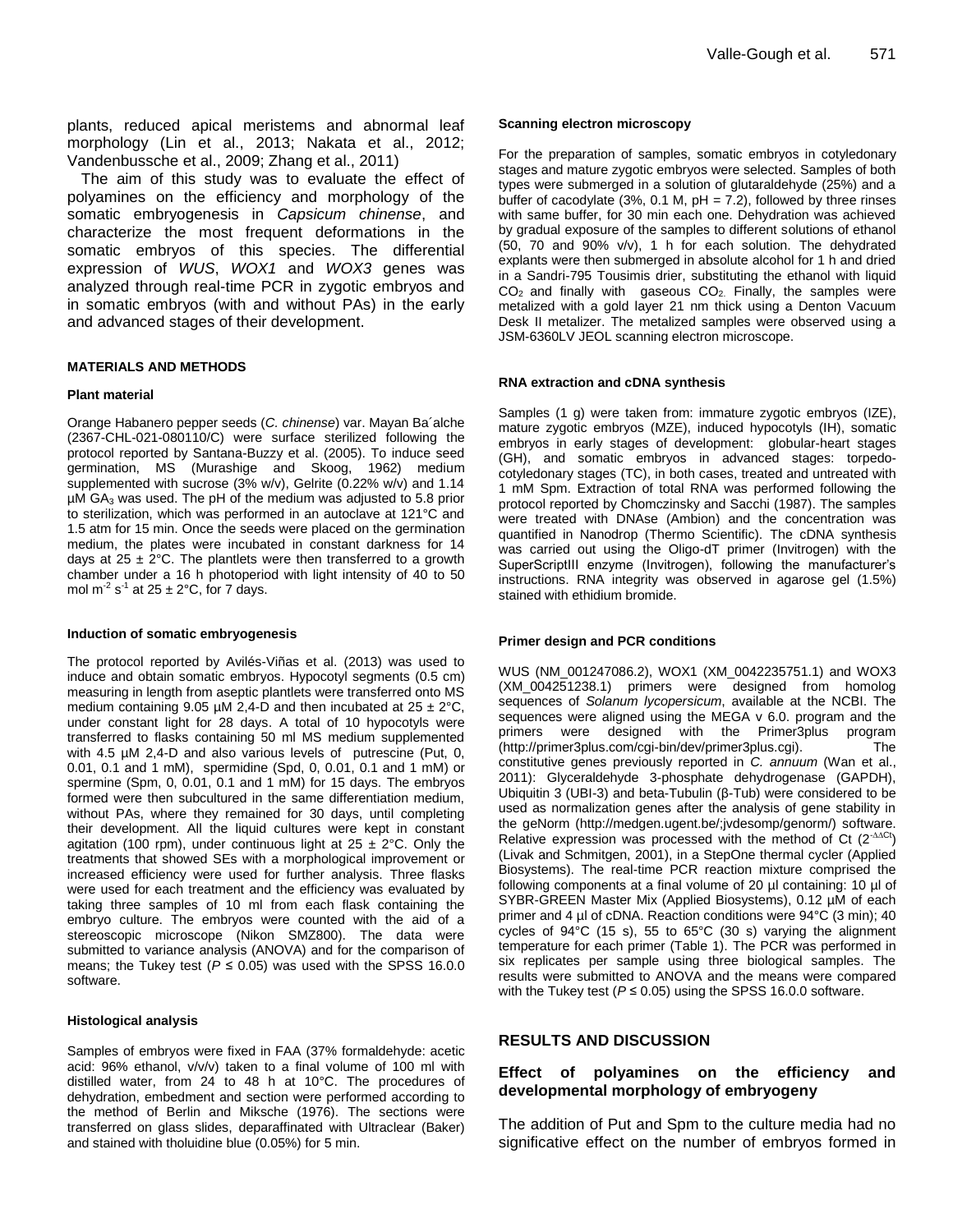| Gene         | <b>Primer sequence</b>                                                 | Tm             | <b>Fragment</b>   |
|--------------|------------------------------------------------------------------------|----------------|-------------------|
| <b>WUS</b>   | F:5'-AGGTCTCCAACTGCTGAACA-3'<br>R:5'-CACGAGCTTTATGGTTCTGAAA-3'         | $60^{\circ}$ C | 110 <sub>bp</sub> |
| WOX1         | F:5'-TGCAACAAAGAAGGAGCCTACTAG-3'<br>R:5'-TTCCATAGTTCTTGGTGTTGATGGAC-3' | $65^{\circ}$ C | 195 bp            |
| WOX3         | F:5'-AACAAGGTGGAGTCCAACCC-3'<br>R:5'- CCCTCAATTTTCCCCCTATCC-3'         | $60^{\circ}$ C | 192 bp            |
| GAPDH        | F: 5'- ATGATGATGTGAAAGCAGCG-3'<br>R: 5'-TTTCAACTGGTGGCTGCTAC-3'        | $55^{\circ}$ C | 276 bp            |
| $UBI-3$      | F: 5'- GAGGGTGAGTGAGCAGTTC-3'<br>R: 5'-CTTCATCGTCATCTGCTGTC-3'         | $55^{\circ}$ C | 167 bp            |
| $\beta$ -TUB | F: 5'-TGTCCATCTGCTCTCTGTTG-3'<br>R: 5'-CACCCCAAGCACAATAAGAC-3'         | $55^{\circ}$ C | 204 bp            |

**Table 1.** List of primers used for real time PCR.

the treatments evaluated (Figure 1A to C), while the addition of Spd causes a marked decrease in the efficiency (somatic embryos per litre) along with the increase of the Spd concentration, with significant differences when compared to the control treatment (Figure 1B). However, the addition of 0.1 mM Spm improved the embryo morphology. In the Figure 2A we observe germinated somatic embryos treated with 0.1 mM Spm; different stages of development were observed before germination (Figure 2B and C). Under these culture conditions (0.1 mM Spm) it was observed, for the first time, a harmonic apical-radical development and the emission of two tiny pale green cotyledonary leaves (Figure 2C and D), although these embryos did not subsequently evolve into plants due to a deformed shoot apex. It is likely that this change in coloration of the embryo could be attributed to the fact that PAs have been detected in vacuoles, mitochondria and chloroplasts (Slocum, 1991). Borrell et al. (1995) also detected these compounds in spinach thylakoid membranes, associated with lightreception complexes of the photosystem II. They concluded that the PAs maintain photosynthetic activity, thus preventing senescence due to osmotic stress.

Independently of the applied treatment, the embryos always emerged through the epidermis of the explant (Figure 3A, B and C) originating in the perivascular zone of the hypocotyl. The first embryos (globular-stage) were visible approximately 12-15 days after induction culture (Figure 3C and D), followed by heart, torpedo and cotyledonary embryo stages (Figure 3E, F and G) through an elongated shape and showing both poles clearly: shoot and root, with no apparent morphological differences observed among the treatments during the first stages of development (Figure 3D and E). Shoot meristem differentiation usually begins at the late globular stage and structurally organized meristems are visible at the heart or cotyledonary stage of somatic embryo development (Taiz and Zeiger, 2002). However, the evolution from

torpedo stage to cotyledonary stage failed in the majority of the embryos developed (Figure 3F and G), indicating a deformed shoot apex, incapacitated for subsequent germination.

The most frequent deformations in the shoot meristem were manifested either by the absence of cotyledons (Figure 4A and B) and deformed cotyledons (Figure 4D and 4E). Embryos with exposed shoot apical area were also observed (Figure 4C and F). All of these abnormalities incapacitated the somatic embryos to germinate and subsequently convert into plants. Our results corroborate those reported by Steinitz et al. (2003), who attributed this incapacity of *C. annum* embryos for plant conversion due to the absence of a shoot, resulting in failure for the establishment of a normal functioning shoot meristem. The radical apex of the SEs always formed normally (Figure 4A, 4B, 4D and 4E) and radicle emission occurred spontaneously in most of the embryos formed. In contrast with the SEs, it was possible to observe the formation of well-defined cotyledons in the ZEs (Figure 5A and 5D), showing both meristems, apical and radical (Figure 5B, C and E) and the formation of provascular bundles along the apical-basal axis (Figure 5B).

The addition of PAs favored embryogenic responses in different species (Ahmadi et al., 2014; Kevers et al., 2000; Paul et al., 2009; Steiner et al., 2007; Yadav and Rajam, 1998). In *Hevea brasiliensis,* the addition of PAs increased the amount of embryogenic callus and the number of embryos per gram of callus using 50 µM Spd (El-Hadrami et al., 1989a, b) and also in *Brassica napus* the addition of 2.5 µM Put for 48 h increased three-fold the embryo formation and 5.56 µM Put increased fourfold the embryo conversion (Ahmadi et al., 2014). PAs have also been found to reduce the responses of embryogenic cultures. Silveira et al. (2006) observed a reduction in the growth of *Araucaria angustifolia* suspension cultures when Spd and Spm (1.0 mM) were added to the culture media. Working on *Coffea canephora* and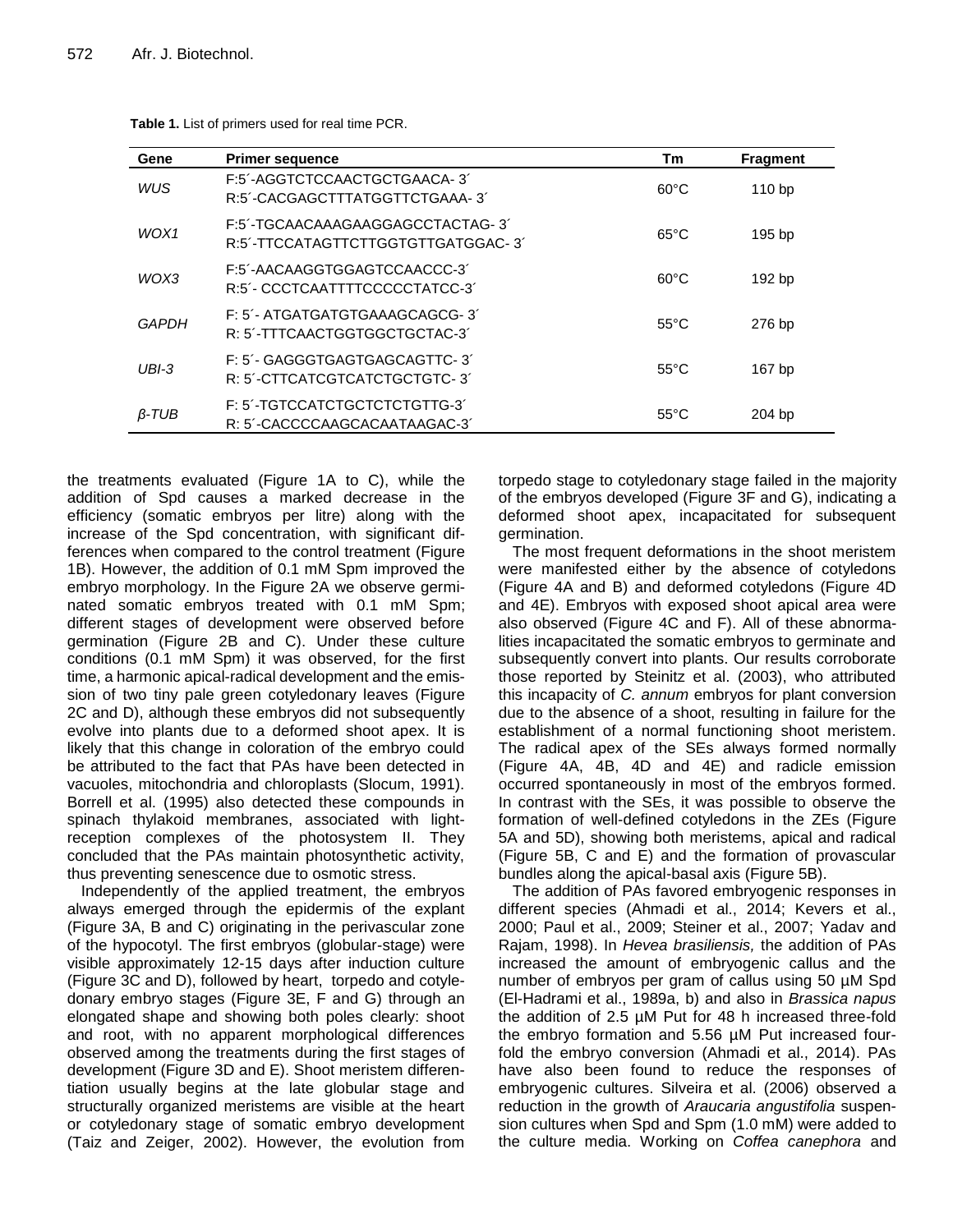

**Figure 1.** Effect of polyamines on somatic embryogenesis efficiency of *Capsicum chinense*. **A)** Effect of Put. **B)** Effect of Spd. **C)** Effect of Spm. Control: Liquid MS + 4.5 µM 2,4-D. Samples taken after 30 days of culture differentiation. Mean  $\pm$  E.S. (n = 3, p < 0.05). Different letters reveals mean differences.

*Coffea arabica*, Calheiros et al. (1994) noted that among exogenously applied PAs, Spd significantly reduced the number of SEs in both species.

Similar results were also reported in *Solanum melongena* where concentrations of 0.5 mM Spd and Spm caused a decrease in the number of embryos formed (Yadav and Rajam, 1998). In *B. napus* microspores increased concentrations up to 23 to 56  $\mu$ M; Put reduced the embryo formation and increased the callus formation (Ahmadi et al., 2014). Spm is capable of

capturing free radicals and interacting with DNA to protect it from the action of these compounds. It has also been reported that, in *Arabidopsis thaliana*, high concentrations of Spd and Spm are able to regulate the Sadenosylmethyonine decarboxylase (SAMDC) (Kakkar et al., 2000; Takashi and Kakehi, 2010).

In *Picea glauca*, increased levels of PAs during the initial developmental stages of somatic embryogenesis resulted in an increase in SAM synthetase, coinciding with high levels of stress related proteins (Lippert et al.,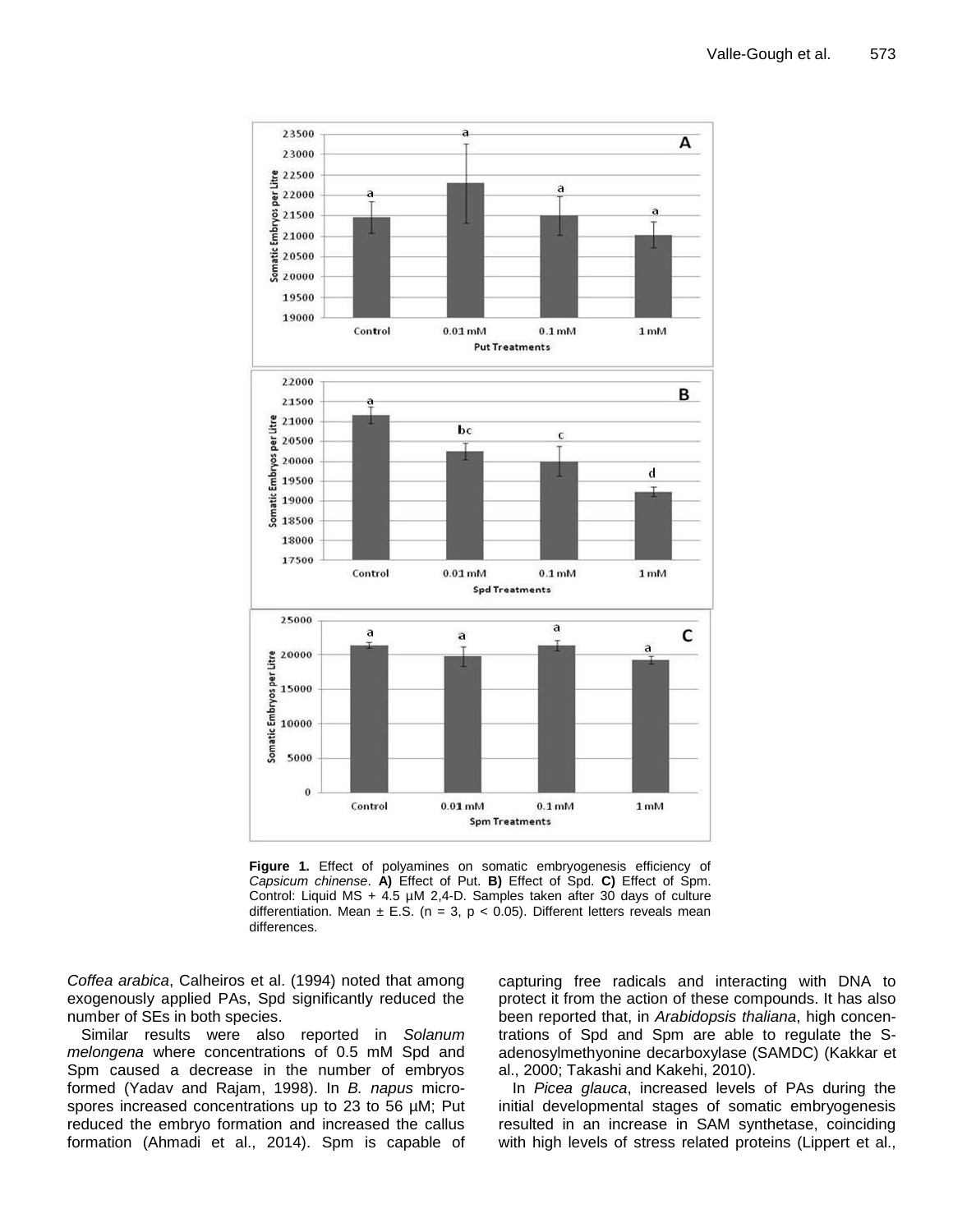

**Figure 2.** Effect of Spm on the morphology of *Capsicum chinense* somatic embryos*.* **A)** Somatic embryos with 0.1 mM Spm. **B)** Somatic embryo at torpedo stage. **C)** Somatic embryo at cotyledonary stage. **D)** Germinated somatic embryo.



**Figure 3.** Microphotography of somatic embryos in *Capsicum chinense*. **A)** Hypocotyls with somatic embryos in liquid medium after 14 days of culture (MS + 4.5 µM 2,4-D). **B)** Somatic embryos clusters formed in liquid medium after 28 days of culture (MS + 4.5  $\Box$ M 2,4-D), C) Hypocotyls after with 14 days of culture initiation (MS + 9.0 µM 2,4-D). **D)** Globular somatic embryos. **E)** Heart-shaped somatic embryo. **F)** Torpedo somatic embryos and G) Cotyledonary somatic embryos.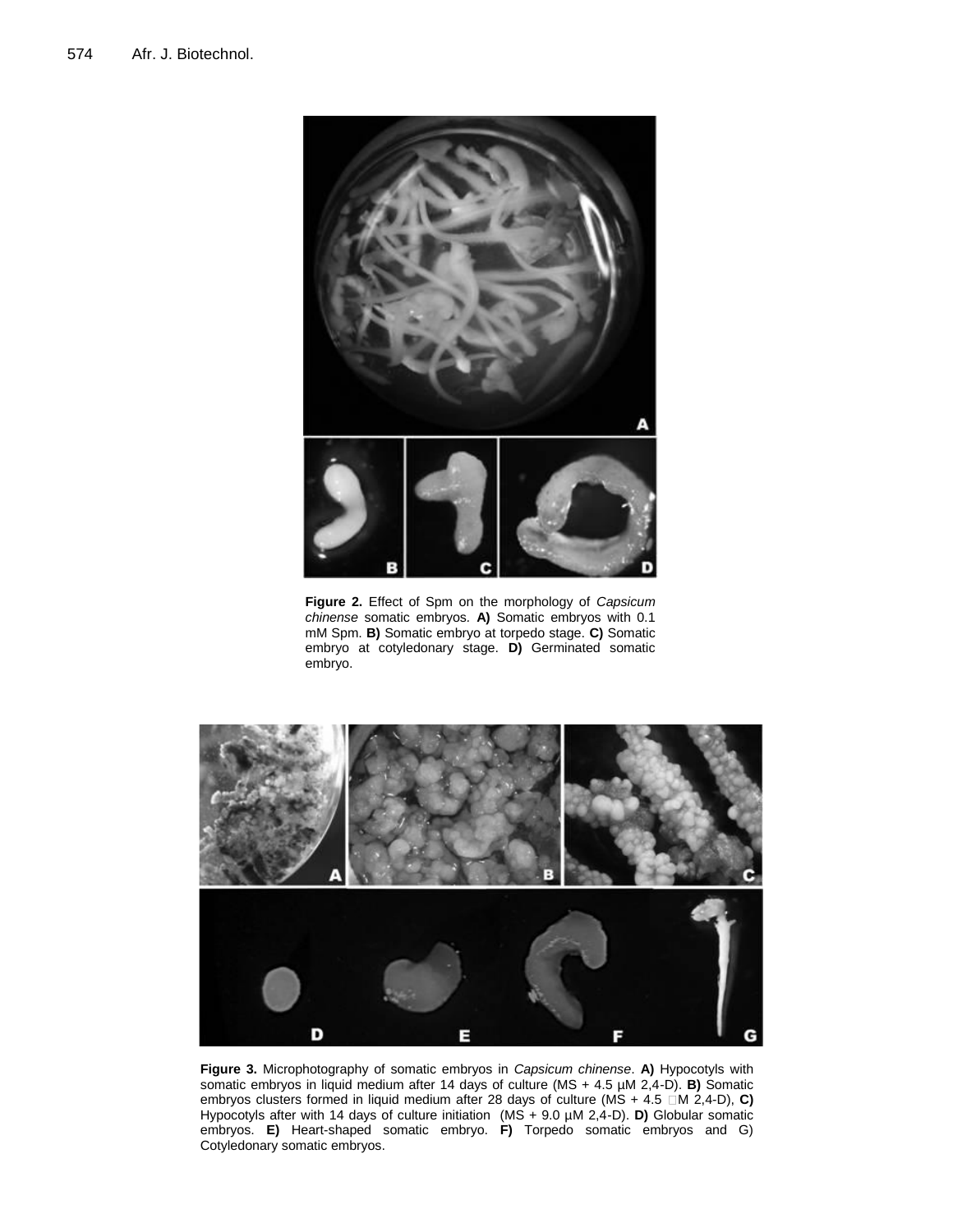

**Figure 4.** Characterization of deformed somatic embryos in *Capsicum chinense*. Microphotography (A, D). Scanning electron micrographs (B, C, E, F). A) Somatic embryo with absence of cotyledons. B) Somatic embryo without cotyledons. C) Close-up of the apical shoot from embryos without cotyledons with an exposed shoot area. D) Somatic embryos with deformed cotyledons. E) Somatic embryo with deformed cotyledons. F) Close-up to the deformed cotyledons and exposed shoot apex. SA, Shoot Apex; RP, Root Pole; CO, cotyledons.

2005). This allow us to infer that these compounds play a protective role during the embryogenesis due to the stress produced during this process (Karami and Saidi, 2010; Takahashi and Kakehi, 2010). This concurs with observations made by Regla-Márques (2011; Unpublished data), who detected significantly higher contents of PAs in SEs, in comparison with ZEs of *C. chinense*.

# **WUS transcript levels in somatic and zygotic embryos of** *C. chinense*

WUS transcripts were detected in the IH, increasing significantly in the GH and diminishing drastically (up to seven-fold) in the TC (Figure 6A). A similar pattern was observed in the ZEs, showing a higher level of WUS transcripts in the IZE which also diminished significantly

in the MZE; however, this decrease was considerably lower than that observed in embryos at the TC. When SEs were treated with 0.1 mM Spm, the WUS transcript levels in GH+Spm were significantly lower to those observed in TC+Spm (Figure 6B). This behavior differed when compared to ZEs and untreated SEs, where the WUS transcript levels were significantly lower in GH+Spm compared to GH with a significant increase in TC+Spm when compared to TC. The presence of WUS has been detected in the early stages of embryogenesis, and is seen to diminish as the embryo develops (Gambino et al., 2011; Su et al., 2009), this behavior was observed in the ZEs and SEs of *C. chinense*. When the SEs were treated with Spm the WUS transcript levels showed an opposite behavior to previous reports. Alterations in the genes responsible for maintaining the shoot meristem have been observed in Arabidopsis mutants with defective SAM, deformed cotyledons and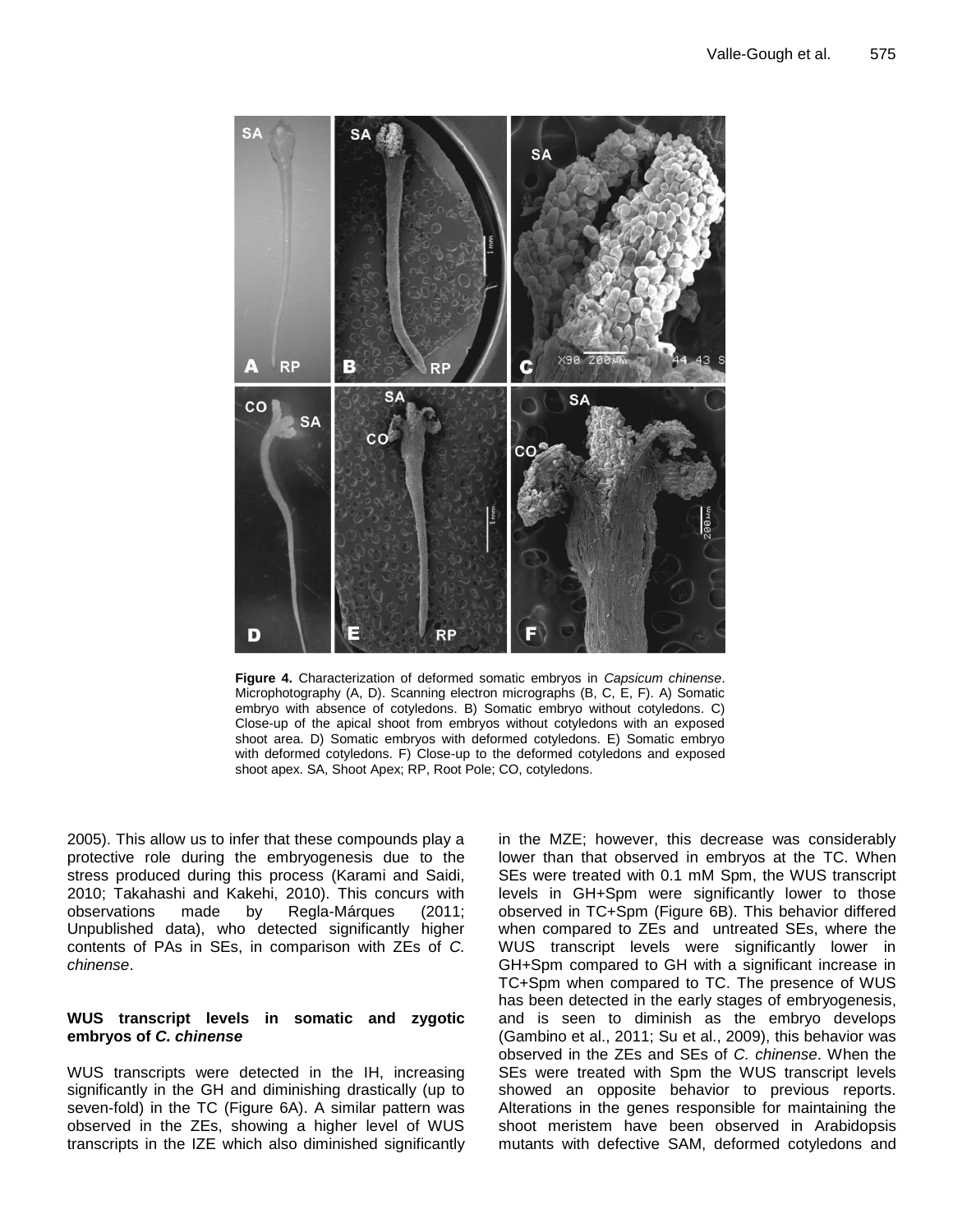

**Figure 5.** Ultrastructural and histological analysis of zygotic embryos in *Capsicum chinense.* **A)** Microphotography of a mature zygotic embryo. **B)** Histology of a complete mature zygotic embryo. **C)** Histology of a shoot apical meristem from a mature zygotic embryo. Scanning electron microscopy in zygotic embryos. **D)** Mature zygotic embryo. **E)** Close-up of the shoot apex in mature zygotic embryo.

lack of shoot development (Budziszewski et al., 2001; Mayer et al., 1998). Other authors have reported *wu*s mutants in which interrupted growth and lack of apical dominance have been observed (Kieffer et al., 2006; Laux et al., 1996; Stuurmann et al., 2002). In *ham* (Hairy Apical Meristem) mutants of *Petunia hybrid,* a similar behavior in the expression patterns of WUS was observed in early developmental stages when compared to wild-type. However, when the plant development advances, the WUS expression reduced sharply and a disorganized shoot meristem became more evident (Stuurmann et al., 2002). This behavior of WUS was also observed in our study in which the absence of the shoot meristem or the presence of a deformed shoot meristem is also observed. A number of reports have associated these deformations in the shoot meristem with alterations in auxin transport during embryonic development (Palovaara et al., 2010a; 2010b; Vanneste and Friml, 2009), WUS can interact with auxin responsive genes (Busch et al., 2010; Kieffer et al., 2006) and is found to be involved in the establishment in the auxin transport by its association with PIN1 (Su et al., 2009). The morphological improvement with 0.1 mM Spm in the SEs could be associated with a four-fold increase in the WUS transcript levels in TC+Spm, maybe due to an improved auxin transport in these stages of development.

# **WOX1 transcript accumulation in somatic and zygotic embryos of** *C. chínense*

During somatic embryogenesis, WOX1 transcript levels were detected in every stage of the embryos formed, including the IH phase, with a significant increase in GH decreasing significantly in TC (Figure 7A). The WOX1 transcript levels in ZEs were significantly higher in MZE when compared to IZE (Figure 7A); the behavior of the SEs was different to those observed in ZEs showing an opposite behavior between these embryos. When the SEs were treated with 0.1 mM Spm, mean differences were detected when compared with the untreated SEs, where a significant decrease was observed in GH+Spm when compared to GH (Figure 7B). The TC+Spm showed a significant increase in the WOX1 transcripts when compared to TC (Figure 7B). In general, the Spm treated SEs showed a different behavior from the SEs without Spm, in this aspect the 0.1 mM Spm treated SEs behaved similar to the ZEs, where the WOX1 transcript levels IZE were significantly lower when compared to MZE (Figure 7A); this same pattern were observed in Spm treated embryos were the WOX1 transcript levels were lower in GH+Spm when compared to TC+Spm (Figure 7B).

According to reports on other species, WOX1 transcript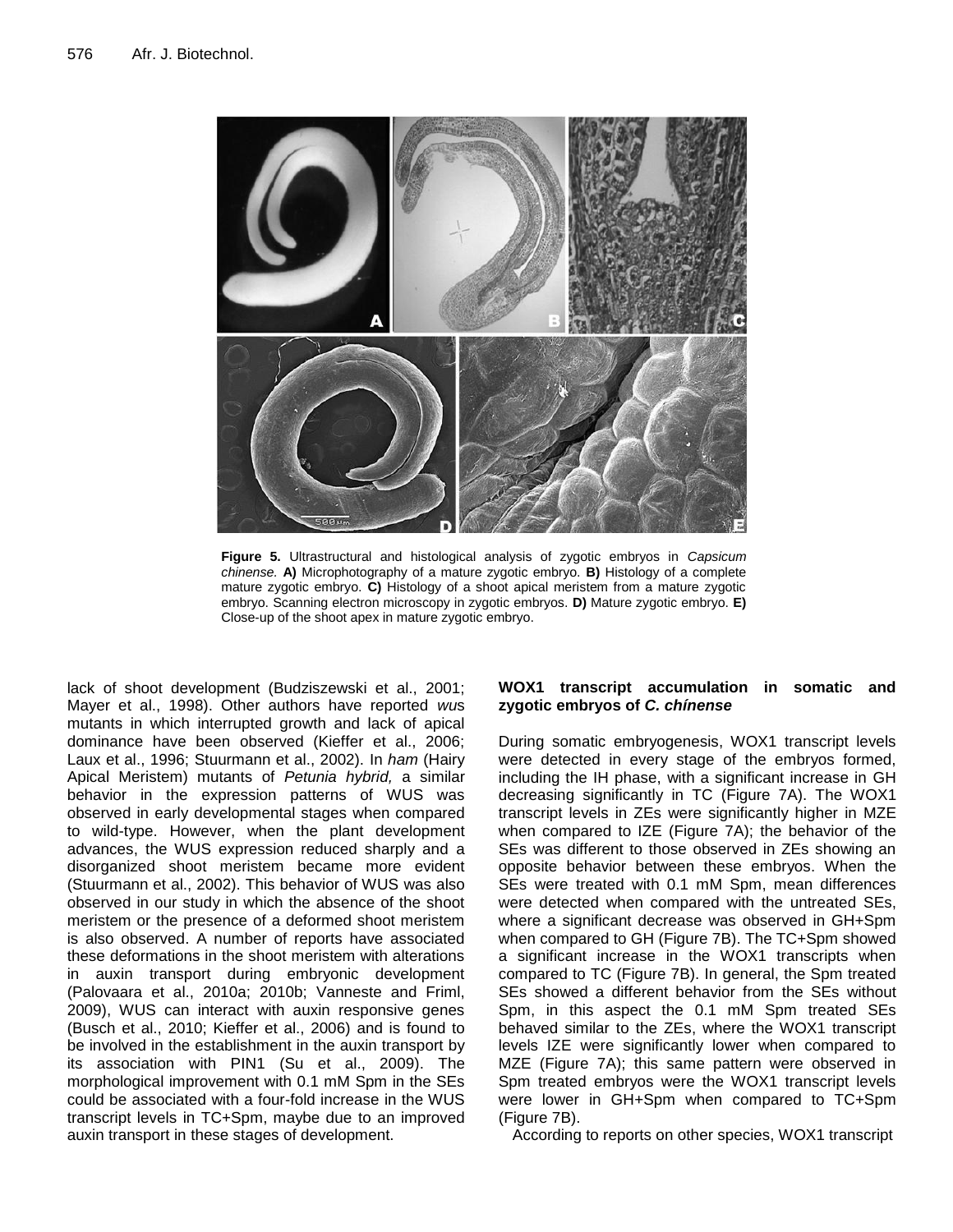

**Figure 6.** Quantification of WUS transcripts levels in *Capsicum chinense*. A) WUS transcript levels in zygotic and somatic embryos. B) Effect of Spm on WUS transcripts levels in somatic embryos of *C. chinense*. The PCR signals were normalized to β-TUB. Values are mean  $\pm$  S.E. (n =6, p < 0.05). Different letters indicate significant statistical differences. IH, hypocotyls in induction; GH, SEs at globular and heart stages; TC, SEs at torpedo and cotyledonary stages; IZE, immature zygotic embryos; MZE, mature zygotic embryos GH+Spm, SEs at globular and heart stages treated with Spermine and TC+Spm, SEs at torpedo and cotyledonary stages treated with Spermine.

patterns show greater presence of transcripts in the more advanced stages of embryonic development (Gambino et al., 2011; Haecker et al., 2004; Lin et al., 2013). Previous reports have demonstrated that over-expression and under-expression of WOX1 can cause alterations in plant phenotype due to the fact that this gene is associated with the organization of cellular division in leaves, organs and carpels (Lin et al., 2013; Vandenbussche et al., 2009; Zhang et al., 2011). In *Nicotiana tabacum wox1,* a significant reduction in the WOX1 transcripts levels was observed, fully complemented plants showed a major increase in WOX1 transcripts similar to the wild-type (Lin et al., 2013). Moreover, the addition of PAs, particularly Spm, is capable of reverting the mutant phenotype, most likely because WOX1 is associated with the modulation of SAMDC1, a key enzyme in the biosynthesis of PAs (Ge et al., 2006; Zhang et al., 2011). The addition of Spm



**Figure 7.** Quantification of WOX1 transcripts levels in *C. chinense*. A) WOX1 transcripts levels in zygotic and somatic embryos. B) Effect of Spm on WOX1 transcripts levels in somatic embryos of *C. chinense*. The PCR signals were normalized to β-TUB transcripts. Mean  $±$  S.E. (n =6, p < 0.05). Different letters indicate significant statistical differences. IH, hypocotyls in induction; GH, SEs at globular and heart stages; TC, SEs at torpedo and cotyledonary stages; IZE, immature zygotic embryos; MZE, mature zygotic embryos GH+Spm, SEs at globular and heart stages treated with Spermine and TC+Spm, SEs at torpedo and cotyledonary stages treated with Spermine.

increased the WOX1 transcript levels in TC+Spm in *C. chinense*; this suggests that the morphological improvement in the SEs of this species could be attributed to the role of WOX1 in the PAs biosynthetic pathway and its possible interactions with WUS and other member of the WOX family like WOX3.

# **Accumulation of WOX3 transcripts in somatic and zygotic embryos of** *C. chinense*

The quantification of WOX3 transcripts showed no significant differences in the different developmental stages of the SEs (Figure 8A), whereas, with the ZEs, transcript levels of this gene (WOX3) was significantly higher in the MZE (Figure 8A). With the addition of 0.1 mM Spm, the quantity of transcripts increased significantly,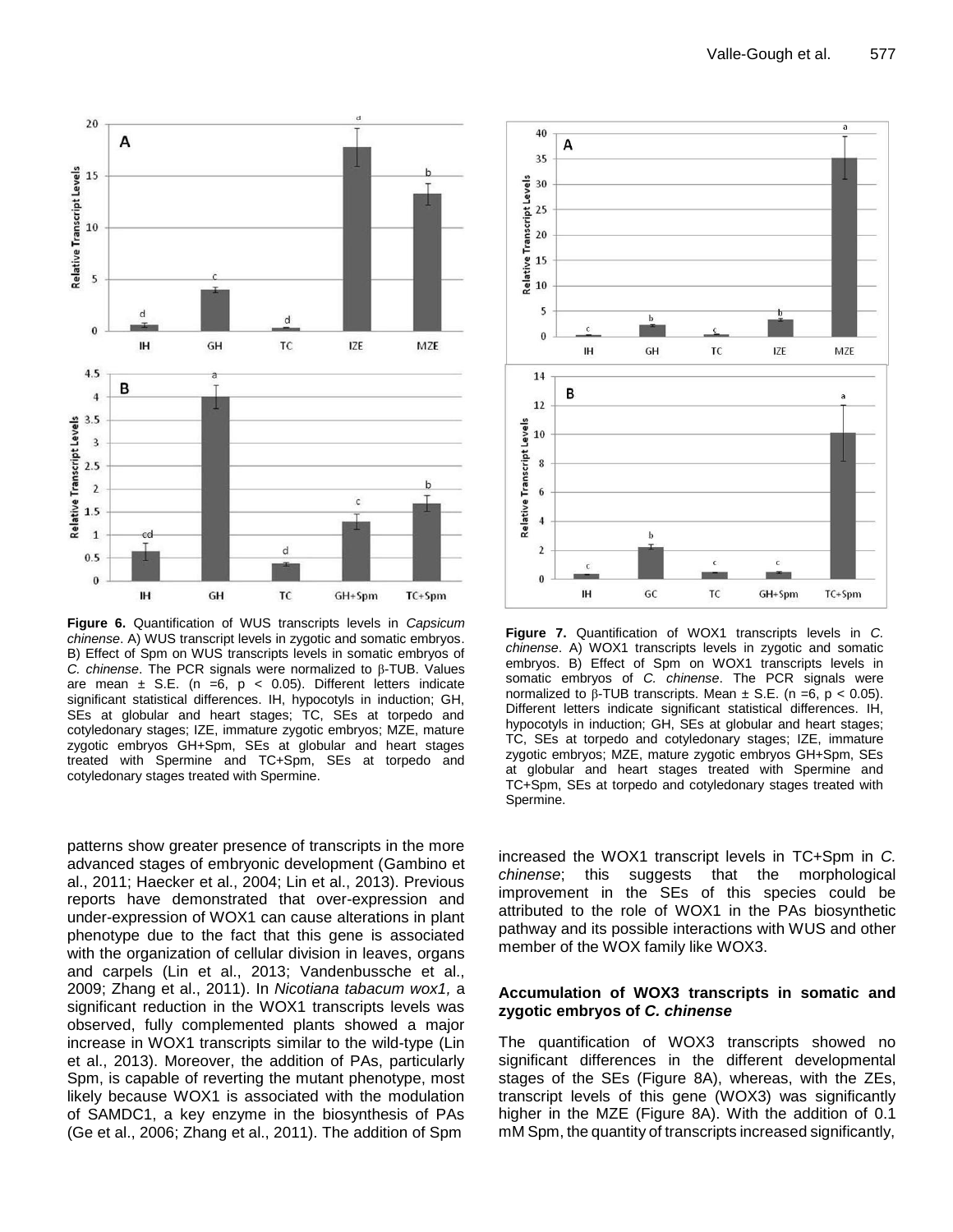

**Figure 8.** Quantification of WOX3 transcripts levels in *C. chinense*. A) WOX3 transcripts levels in zygotic and somatic embryos. B) Effect of Spm on WOX3 transcripts levels in somatic embryos of *C. chinense*. The PCR signals were normalized to β-TUB transcripts. Mean  $\pm$  S.E. (n =6, p < 0.05). Different letters indicate significant statistical differences. IH, hypocotyls in induction; GH, SEs at globular and heart stages; TC, SEs at torpedo and cotyledonary stages; IZE, immature zygotic embryos; MZE, mature zygotic embryos GH+Spm, SEs at globular and heart stages treated with Spermine and TC+Spm, SEs at torpedo and cotyledonary stages treated with Spermine.

in comparison with the untreated SEs (Figure 8B), but with a different accumulation pattern to those observed in the ZEs where the GH+Spm showed greater transcript levels than the TC+Spm (Figure 8B).

Our results differ from reports on the behavior of WOX3 transcript accumulation for other species, in which the transcripts have been observed to accumulate in advanced stages of embryonic development and to diminish significantly in the phases prior to germination (Haecker et al., 2004; Gambino et al., 2011). There is evidence to support the argument that WOX3 malfunction can be related to malformations of the aerial part, as this gene is associated with early leaf formation (Nakata et al., 2012; Lin et al., 2013; Shimizu et al., 2009; Vandenbussche et al., 2009). It is likely that, with the addition of Spm, WOX3 could be acting as a marker prior to organ formation. The significant increase in WOX3 transcripts in the GH+Spm could be attributed to the high

similarity existing between the proteins, WOX1 and WOX3, and thus WOX3 could be substituted by WOX1 under these culture conditions. A number of reports to this effect indicate that, due to the fact that the mutant phenotypes *wox1* and *wox3* are similar, these genes can act redundantly in embryonic development (Lin et al., 2013; Vandenbussche et al., 2009).

Shoot architecture in higher plants is highly dependent on the activity of the SAM, which maintains pluripotent stem cells at its tip (Steeves and Sussex, 1989). During the development of postembryonic shoots, the SAMs continuously produce organs in a regular pattern, for example, stems, leaves and flowers. Therefore, the subtle variations in primordia initiated by the SAM account for all of the remarkable differences and diversity in shoot architecture that we observe in nature. Recent analyses of *A. thaliana* mutants have identified several key genes that play essential roles in the specific function of SAMs (Geier et al., 2008; Kinoshita et al., 2010; Laux et al., 1996; Lohmann et al., 2001; Lenhard et al., 2002; Lenhard and Laux, 2003).

Studies on the biological function of plant Homeodomain proteins, designated WOX proteins, have revealed that they are transcription factors and are involved in the regulation of various developmental processes (Haecker et al., 2004; Lohmann et al., 2001; Qu and Zhu, 2006; Van der Graaff et al., 2009; Zhang et al., 2011). The WOX genes were all involved in maintaining a balance between cell division and differentiation (Gallois et al., 2004). WUS is an early gene expressed in the apical embryo region, while WOX1 is expressed in the central zone of the cotyledon and WOX3 in the peripheral zone (Haecker et al., 2004).

It has been observed that altered patterns of these genes have shown deformations in the apical region and can affect the function of other genes (Laux et al., 1996; Lin et al., 2013; Shimizu et al., 2009; Stuurman et al., 2002; Su et al., 2009; Zhang et al., 2011). This could suggest that the deformations observed could be the result of an anomalous accumulation of WUS, WOX1 and WOX3 transcripts during somatic embryogenesis.

In our study, the alterations detected in the levels of WUS, WOX1 and WOX3 transcripts in SEs of *C. chinense*, which are affected by the apical meristem syndrome (Steinitz et al., 2003), suggests that their incapacity to germinate and convert to plants is of a genetic nature. However, the addition of 0.1 mM Spm to the culture medium improved the embryo morphology of these deformed embryos, facilitating embryos with an adequately harmonious development of both radical and apical zones, a change in coloration from creamy white to pale green and the emission of two tiny, albeit very rudimentary, cotyledonary leaves. From the analysis of transcript levels in these embryos after Spm treatments, it was possible to observe a significant increase in WOX1 in TC+Spm (Figure 7B). The effect of polyamines has been documented previously (Galston and Shawney, 1990;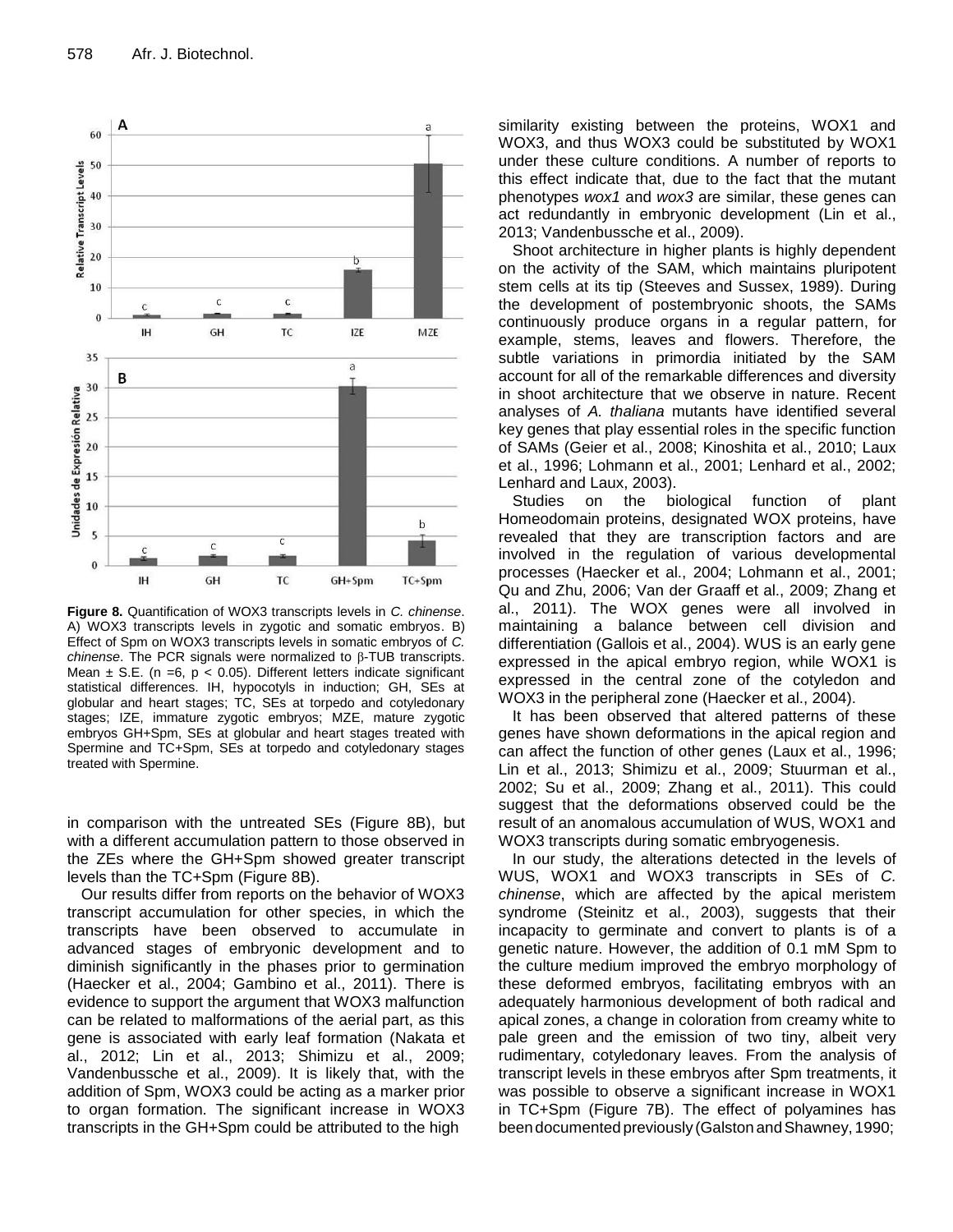Ge et al., 2006; El-Hadrani et al., 1989a 1989b; Kevers et al., 2000; Slocum, 1991; Walden et al., 1997; Yadav and Rajam, 1998) and in the case of Spm, it has been found to be capable of modulating the activity of SAMDC1 (Zhang et al., 2011) and transcription through its association with nucleic acids (Galston and Shawney, 1990; Lippert et al., 1995; Walden et al., 1997), which would be reflected in a higher level of WUS, WOX1 and WOX3 transcripts. Even though the phenotype of the somatic embryos was improved with the addition of Spm, their inability to convert to plants persisted. SAMDC is involved in the final steps of the plant polyamine biosynthetic pathway and is essential for plant shoot architecture (Ge et al., 2006; Friedman et al., 1982; 1985; Smith et al., 1985; Rastogi and Sawhney, 1990; Thu-Hang et al., 2002).

Our results coincide with those proposed by Zhang et al. (2011) who have suggested that WOX1 plays an important role in meristem development, possibly via modulation of SAMDC1 activity and polyamine homeostasis. However, the inability of *Capsicum* embryos to convert to plants is clear evidence of the complexity of this phenomenon in which numerous genes and/or other factors do not allow the germination to follow a normal pattern during its development, perhaps because the shoot meristem is not functionally capacitated for this physiological process.

# **Conflict of interests**

The authors did not declare any conflict of interest.

# **ACKNOWLEDGEMENT**

We wish to thank the CONACYT for providing the financial support for this project.

#### **REFERENCES**

- Aboshama HMS (2011). Direct Somatic Embryogenesis of Pepper (*Capsicum annuum* L.). World J. Agric. Sci. 7(6):755-762.
- Ahmadi B, Shariatpanahi ME, Ojaghkandi MA, Heydari AA (2014) Improved microspore embryogenesis induction and plantlet regeneration using putrescine, cefotaxime and vancomycin in Brassica napus L. Plant Cell Tissue Organ Cult. 118:497-505
- Aida M, Ishida T, Tasaka T (1999). Shoot apical meristem and cotyledon formation during Arabidopsis embryogenesis: interaction among the cup-shaped cotyledon and shoot meristemless genes. Development 126:1563-1570.
- Angenent GC, Stuurman J, Snowden KC, Koes R (2005). Use of Petunia to unravel plant meristem functioning. Trends Plant Sci. 10(5):243-250.
- Avilés-Viñas SA, Lecona-Guzmán CA, Canto-Flick A, López-Erosa S, Santana-Buzzy N (2013). Morpho-histological and ultrastructural study on direct somatic embryogenesis of *Capsicum chinense* Jacq. in liquid medium. Plant Biotechnol. Rep. 7:277-286.
- Bais HP, Ravishankar GA (2002). Role of polyamines in the ontogeny of plants and their biotechnological applications. Plant Cell Tissue Organ Cult. 69:1-34.
- Bandyopadhyay S, Hamill JD (2000). Ultrastructural studies of somatic embryos of *Eucalyptus nitens* and comparisons with zygotic embryos found in mature seeds. Ann. Bot. 86:237-244.
- Berlin GP, Mischke JP (1976). Botanical microtechnique and cytochemistry. 3rd edn. Iowa State University Press, Ames.
- Borrell A, Culianez-Macia FA, Altabella T, Besford RT, Flores D, Tiburcio AF (1995). Arginine decarboxylase is localized in chloroplasts. Plant Physiol. 98:105-110.
- Breuninger H, Rikirsch E, Hermann M, Ueda M, Laux T (2008). Differential Expression of WOX Genes Mediates Apical-Basal Axis Formation in the Arabidopsis Embryo. Dev. Cell. 14:867-876.
- Budziszewski GJ, Lewis SP, Glover LW, Reineke J, Jones G, Ziemnik LS, Lonowski J, Nyfeler B, Aux G, Zhou Q, McElver J, Patton DA, Martiennensen R, Grossniklaus, Ma H, Law M, Levin JZ (2001). Arabidopsis Genes Essential for Seedling Viability: Isolation of Insertional Mutants and Molecular Cloning. Genetics 159(4):1765- 1778.
- Busch W, Miotk A, Ariel FD, Zhao Z, Forner J, Daum G, Suzaki T, Schuster C, Schultheiss SJ, Leibfried A, Haubeiss S, Ha N, Chan RL (2010). Transcriptional Control of a Plant Stem Cell Niche. Dev. Cell. 18:841-853.
- Calheiros MBP, Vieira LGE, Fuentes SRL (1994). Effects of exogenous polyamines on direct somatic embryogenesis in cofee. Rev. Bras. Fisiol. Veg. 6:109-114.
- Carraway DT, Merkle SA (1997). Plantlet regeneration from somatic embryos of American chestnut. Can. J. For. Res. 27(11):1805-1812.
- Chengalrayan K, Hazra S, Gallo-Meagher M (2001). Histological analysis of somatic embryogenesis from mature zygotic embryoderived leaflets of peanut (*Arachis hypogaea* L.). Plant Sci. 161(3):415-421.
- Chomczinsky P, Sacchi N (1987). Single-step method of RNA isolation by acid guanidinium thyocianate-phenol-chloroform extraction. Ann. Biochem. 162(1):156-159.
- Deo PC, Tyagi PT, Taylor M, Harding R, Becker D (2010). Factors affecting somatic embryogenesis and transformation in modern plant breeding. South Pac. J. Nat. Appl. Sci. 28:27-40.
- El-Hadrami I, Carron MP, D'Azauc J (1989a). Clonal variability of embryogenic potential in *Hevea brasiliensis*: relations with polyamines and peroxidases in calli. Compt. Ren. Acad. Sci. 308:299-305.
- El-Hadrami I, Michaux-Ferriere N, Carron MP, D'Azauc J (1989b). Polyamines, a possible limiting factor in somatic embryogenesis of *Hevea brasiliensis*. Compt. Ren. Acad. Sci. 308:205-211.
- Friedman R, Altman A, Bachrach U (1982). Polyamines and root formation in mung bean hypocotyl cuttings: I. effects of exogenous compounds and changes in endogenous polyamine content. Plant Physiol. 70:844-848.
- Friedman R, Altman A, Bachrach U (1985). Polyamines and root formation in mung bean bypocotyl cuttings: II. incorporation of precursors into polyamines. Plant Physiol. 79:80–83.
- Gallois JL, Nora FR, Mizukami Y, Sablowski R (2004). WUSCHEL induces shoot stem cell activity and developmental plasticity in the root meristem. Genes Dev. 18:375-380.
- Galston AW, Shawmey RK (1990). Polyamines in Plant Physiology. Plant Physiol. 94:406-410.
- Gambino G, Minuto M, Bocacci P, Perrone I, Vallania R, Gribaudo I (2011). Characterization of expression dynamics of WOX homeodomain transcription factors during somatic embryogenesis in Vitis vinifera. J. Expt. Bot. 62(3):1089-1101.
- Ge C, Cui X, Wang Y, Hu Y, Fu Z, Zhang D, Cheng Z, Li J (2006). BUD2, encoding a S-adenosylmethionine decarboxylase, is required for Arabidopsis growth and development. Cell Res. 16:446-456.
- Geier F, Lohmann JU, Gerstung M, Maier AT, Timmer J, Fleck C (2008). A quantitative and dynamic model for plant stem cell regulation. PLoS One 3(10):e3553.
- Haecker A, Gross-Hardt R, Geiges B, Sarkar A, Breuninger H, Hermann M, Laux T (2004). Expression dynamics of WOX genes mark cell fate decisions during early embryonic patterning in Arabidopsis thaliana. Development 131(3):657-668.
- Halperin W (1966). Alternative Morphogenetic Events in Cell Suspensions. Am. J. Bot. 55(5):443-453.
- Heidmann I, de Lange B, Lambalk J, Angenent GC, Boutilier K (2011).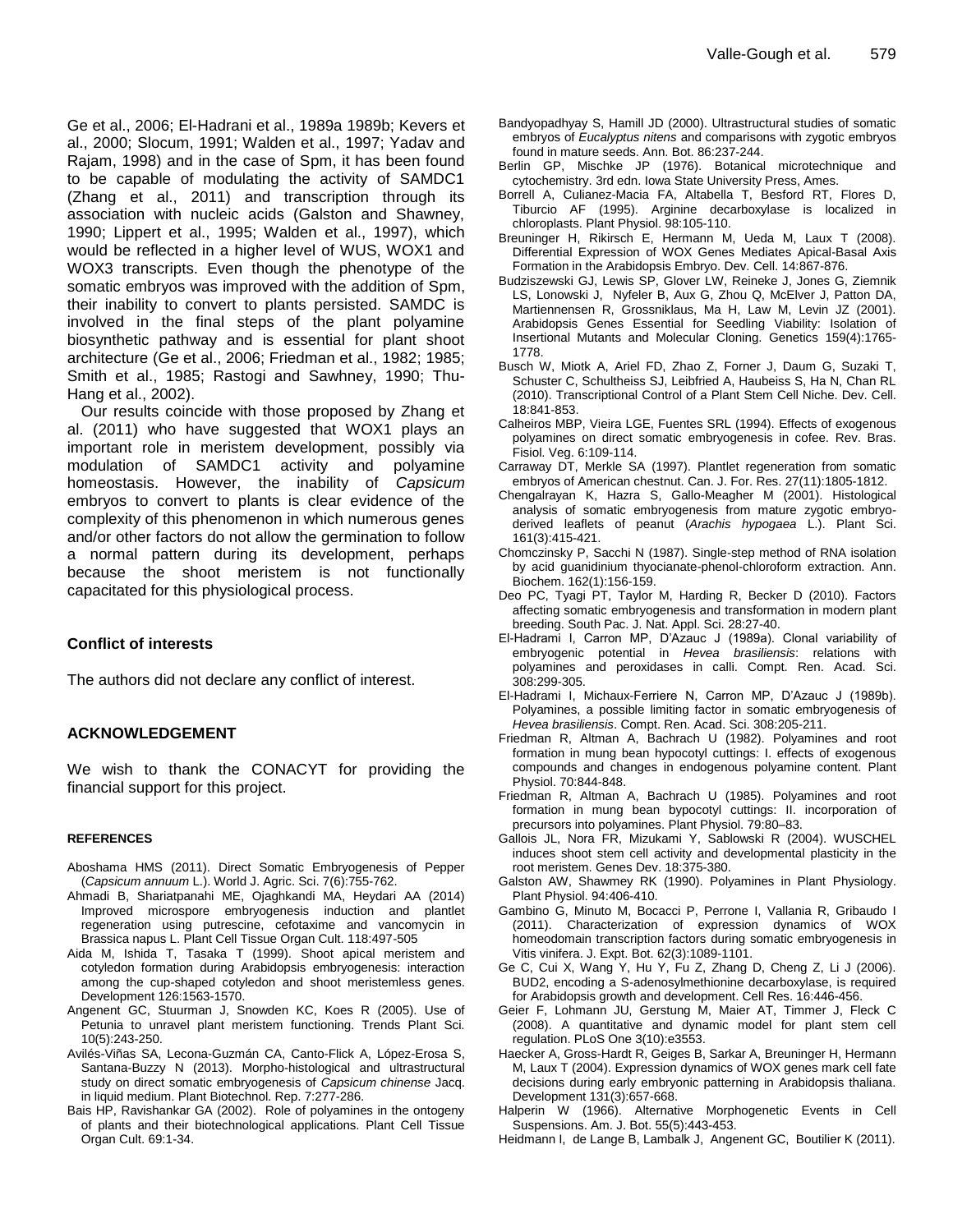Efficient sweet pepper transformation mediated by the Baby Boom transcription factor. Plant Cell Rep. 30(6):1107-1115.

- Jayasankar S, Bondada B, Gray LD (2002). A unique morphotype of grapevine somatic embryos exhibits accelerated germination and early plant development. Plant Cell Rep. 20(10):907-911.
- Jurgens G, Mayer U, Busch M, Laux T (1995). Pattern Formation in the Arabidopsis Embryo: A Genetic Perspective. Phil. Trans. R. Soc. Lond. B. 350(1331):19-25.
- Kakkar RK, Nagar PK, Ahuja PS, Rai VK (2000). Polyamines and Plant morphogenesis. Biol. Plant. 43(1):1-11.
- Karami O, Aghavaisi B, Pour AM (2009). Molecular aspects of somaticto-embryogenic transition. J. Chem. Biol. 2:177-190.
- Karami O, Saidi A (2010). The molecular basis for stress-induced acquisition of somatic embryogenesis. Mol. Biol. Rep. 37:2493-2507.
- Kevers C, Le Gal N, Monteiro M, Dommes J, Gaspar T (2000). Somatic embryogenesis in *Panax ginseng* in liquid cultures: a role for polyamine and their metabolic pathways. Plant Growth Regul. 31: 209-214.
- Kieffer M, Stern Y, Cook H, Cleric E, Maulbetsch C, Laux T, Davies B (2006). Analysis of the Transcription Factor WUSCHEL and Its Functional Homologue in Antirrhinum Reveals a Potential Mechanism for Their Roles in Meristem Maintenance. Plant Cell 18:560-573.
- Kinoshita A, Betsuyaku S, Osakabe Y, Mizuno S, Nagawa S, Stahl Y, Simon R, Yamaguchi-Shinozaki K, Fukuda H, Sawa S **(**2010). RPK2 is an essential receptor-like kinase that transmits the CLV3 signal in Arabidopsis. Development 137:3911-3920.
- Kothari SL, Joshi A, Kachhwaha S, Ochoa-Alejo N (2010). Chili peppers- A review on tissue culture and transgenesis. Biotechnol. Adv. 28(1):35-48.
- Kumar V, Sharma A, Narasimha-Prasad BC, Gururaj HB, Giridhar P, Ravishankar G (2007). Direct shoot bud induction and plant regeneration in *Capsicum frutescens* Mill.: influence of polyamines and polarity. Acta Physiol. Plant. 29:11-18.
- Kumar-Sharma S, Millam S (2004). Somatic embryogenesis in *Solanum tuberosum* L.: a histological examination of key developmental stages. Plant Cell Rep. 23:115-119.
- Kumar-Sharma S, Millam S, Hedley PE, McNicol J, Bryan GJ (2008). Molecular regulation of somatic embryogenesis in potato: an auxin led perspective. Plant Mol. Biol. 68(1-2):185-201.
- Laux T, Mayer KFX, Berger J, Jurgens G (1996). The WUSCHEL gene is required for shoot and floral meristem integrity in Arabidopsis. Development 122:87-96.
- Lenhard M, Jurgens G, Laux T (2002). The wuschel and shoot meristem less genes fulfill complementary roles in Arabidopsis shoot meristem regulation. Development 129:3195-3206.
- Lenhard M, Laux T (2003). Stem cell homeostasis in the Arabidopsis shoot meristem is regulated by intercellular movement of CLAVATA3 and its sequestration by CLAVATA1. Development 130:3163-3173.
- Lin H, Niu L, McHale NA, Ohme-Takagi M, Mysore KS and Tadege M (2013). Evolutionary conserved repressive activity of WOX proteins mediates leaf blade outhgrowth and floral organ development in plants. PNAS 110(1):366- 371.
- Lippert D, Zhuang J, Ralph S, Ellis DE, Gilbert M, Olafson R, Ritland K, Ellis B, Douglas CJ, Bohlmann J (2005). Proteome analysis of early somatic embryogenesis in *Picea glauca*. Proteomics 5:461-473.
- Livak K, Schmittgen T (2001). Analysis of relative gene expression data using real-time quantitative PCR and the 2-[delta]-[delta] Ct mehod. Methods 25(4):402-408.
- Lohmann JU, Hong RL, Hobe M, Busch MA, Parcy F, Simon R, Weigel D (2001). A molecular link between stem cell regulation and floral patterning in Arabidopsis. Cell 105:793-803.
- Lopez-Puc G, Canto-Flick A, Barredo-Pool F, Zapata-Castillo P,<br>Montalvo-Peniche MC., Barahona-Pérez F, Santana-Buzzy N Barahona-Pérez F, Santana-Buzzy N (2006). Direct somatic embryogenesis: a highly efficient protocol for in vitro regeneration of habanero pepper (*Capsicum* chinense Jacq.). HortScience 41:1645-1650.
- Mayer KFX, Schoof H, Haecker A, Lenhard M, Jurgens G, Laux T (1998). Role of WUSCHEL in regulating stem cell fate in the Arabidopsis shoot meristem. Cell 95:805-815.

Merkle SA, Parrott WA, Flinn BS (1995). Morphogenetic aspects of somatic embryogenesis. *In vitro* Embryogenesis Plants 20:155-203.

Murashige T, Skoog L (1962). A revised medium for rapid growth and

bioassays with tobacco tissue culture. Physiol. Plant. 15:473-497.

- Nakata M, Matsumoto N, Tsugeki R, Rikirsch E, Laux T, Okada K (2012). Roles of the middle domain-specific WUSCHEL-REALTED HOMEOBOX genes in early development of leaves in Arabidopsis. Plant Cell 24(2):519-535.
- Palovaara J, Halberg H, Stasolla C, Luit B, Hakman I (2010b). Expression of a gymnosperm PIN homologous gene correlates with auxin immunolocalization pattern at cotyledon formation and in demarcation of the procambium during *Picea abies* somatic embryo development and in seedling tissues. Tree Physiol. 30:479-489.
- Palovaara J, Hallberg H, Stasolla C, Hakman I (2010a). Comparative expression patterns analysis of WUSCHEL-related homeobox 2 (WOX2) and WOX8/9 in developing seeds and somatic embryos of the gymnosperm *Picea abies*. New Phytol. 188:122-135.
- Paul A, Mitter K, Sen-Raychaudhuri S (2009). Effect of polyamines on in vitro somatic embryogenesis in *Momordica charantia* L. Plant Cell Tissue Organ Cult. 97:303-311.
- Qu LJ, Zhu YX (2006). Transcription factor families in Arabidopsis: Major progress and outstanding issues for future research. Curr. Opin. Plant Biol. 9:544-549.
- Rastogi R, Sawhney VK (1990). Polyamines and flower development in the male sterile stamenless-2 mutant of tomato (*Lycopersicon esculentum* Mill.): II. effects of polyamines and their biosynthetic inhibitors on the development of normal and mutant floral buds cultured in vitro. Plant Physiol. 93:446-452.
- Rodriguez APM, Wetzstein HY (1994). The effect of auxin type and concentration on pecan (*Carya illinoinensis*) somatic embryo morphology and subsequent coversion into plants. Plant Cell Rep. 13(11):607-611.
- Santana-Buzzy N, Canto-Flick A, Barahona-Pérez F, Montalvo-Peniche MC, Zapata-Castillo P, Solís-Ruíz A, Zaldívar-Colli A, Gutiérrez-Alonso O and Miranda-Ham ML (2005). Regeneration of habanero pepper (*Capsicum chinense* Jacq.) via organogenesis. HortScience 40:1-3.
- Schiavone FM, Cooke TJ (1987). Unusual patterns of somatic embryogenesis in the domesticated carrot: developmental effects of exogenous auxins and auxin transport inhibitors. Cell Differ. 21(1):53- 62.
- Shimizu R, Ji J, Kelsey E, Ohtsu K, Schnable PS, Scanlon MJ (2009). Tissue Specific and Evolution of Meristematic WOX3 Function. Plant Physiol. 149:841-850.
- Silveira V, Santa-Catarina C, Tun NN, Scherer GFE, Handro W, Guerra MP, Floh EIS (2006). Polyamine effects on the endogenous polyamines contents, nitric oxide release, growth and differentiation of embryogenic suspension cultures of *Araucaria angustifolia* (Bert.) O Ktze. Plant Sci. 171:91-98.
- Slocum RD (1991) Tissue and subcellular localization of polyamines and enzymes of polyamines metabolism. In: R.D. Slocum, H.D. Flores (eds). Biochemistry and Physiology of Poliamines in Plants. CRC Press, Boca Ratón R.L. pp. 93- 104.
- Smith MA, Davies PJ, Reid JB (1985). Role of polyamines in gibberellininduced internode growth in peas. Plant Physiol. 78:92-99.
- Steeves TA, Sussex IM (1989). Patterns in plant development. 2nd Ed. Cambridge University Press. p. 388.
- Steiner N, Santa-Catarina C, Silveira V, Floh EIS, Guerra MP (2007). Polyamine effects on growth and endogenous hormones levels in *Araucaria angustifolia* embryogenic cultures. Plant Cell Tissue Organ Cult. 89: 55-62.
- Steinitz B, Kusek M, Tabib Y, Paran I, Zelcer A (2003). Pepper (*Capsicum annuum* L.) regenerants obtained by direct somatic embryogenesis fail to develop a shoot. *In Vitro* Cell. Dev. Biol. 39: 296- 303.
- Stipp LCL, Januzzi- Mendes BM, Stefano-Piedade SMD, Martinelli-Rodriguez AP (2001). In vitro morphogenesis of *Cucumis melo* var. Indorus. Plant Cell Tissue Organ Cult. 65(1):81-89.
- Stuurmann J, Jäggi F, Kuhlemeier C (2002). Shoot meristem maintenance is controlled by a GRAS-gene mediated signal from differentiating cells. Genes Dev. 16:2213-2218.
- Su YH, Zhao XY, Liu YB, Zhang CL, O´Neill SD, Zhang XS (2009). Auxin-induced WUS expression is essential for embryogenic stem cell renewal during somatic embryogenesis in Arabidopsis. Plant J. 59:448-460.